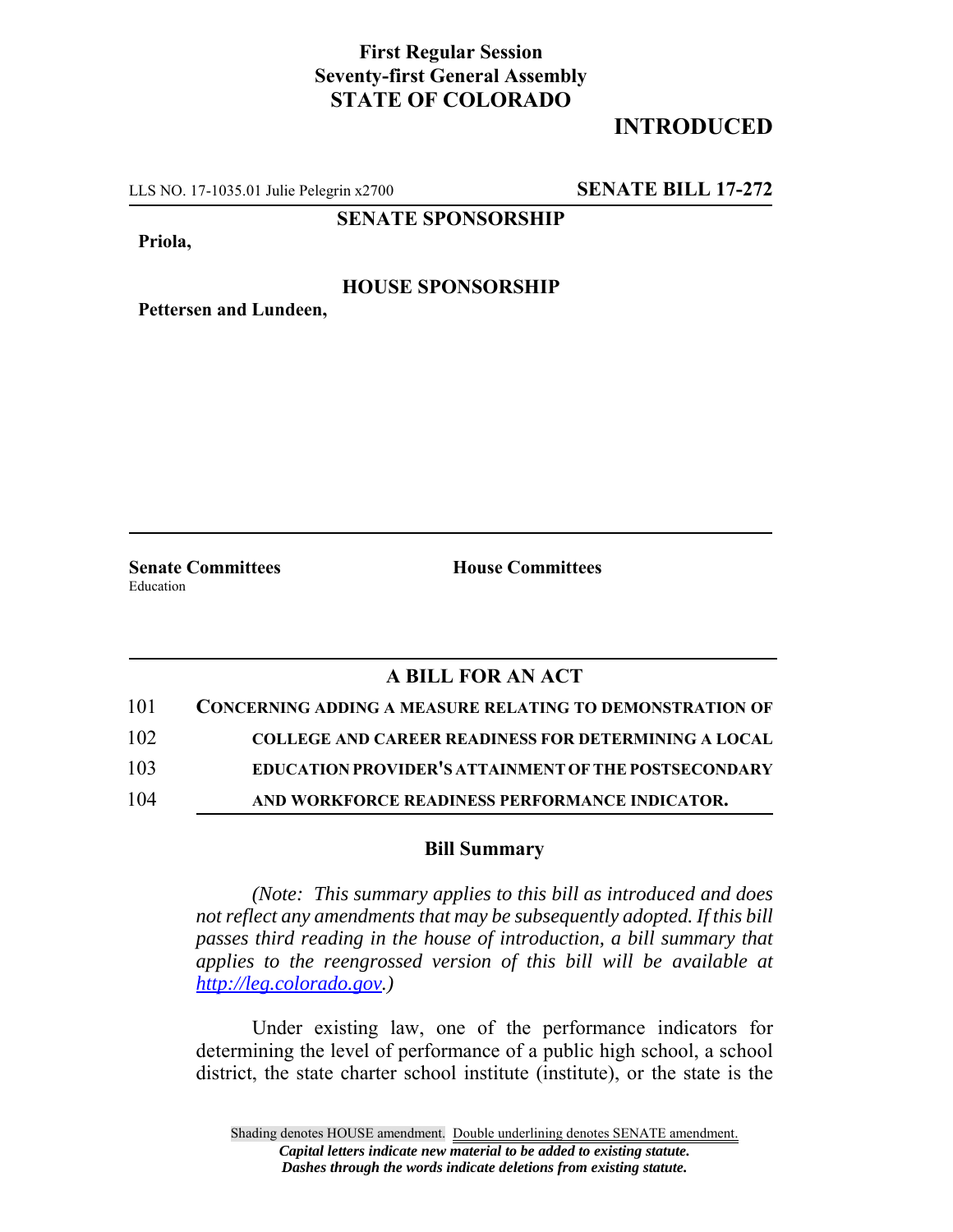degree to which high school graduates demonstrate postsecondary and workforce readiness. The performance indicator is currently measured by the high school's graduation and dropout rates; the percentage of high school graduates who receive a diploma with a postsecondary and workforce readiness endorsement; students' scores on the state assessments administered in grades 9 through 11, including the achievement college entrance exam; and the percentages of students who graduate and matriculate in the next school year into a postsecondary education option.

The bill adds as an additional measure for determining attainment of the postsecondary and workforce indicator the percentage of students enrolled in high school who demonstrate college and career readiness, based on the demonstration options available to the students enrolled in each public high school, at a level that indicates that the student is prepared to enroll in postsecondary general education core courses in reading, writing, and math without needing remediation.

The bill defines the demonstration options as those adopted by the state board of education in adopting the high school graduation guidelines. The state board must set achievement standards for each demonstration option that indicate the minimum achievement level required for high school graduation and a higher achievement level that indicates that the student is prepared to enroll in postsecondary general education core courses in reading, writing, and math without needing remediation.

The bill requires each school district and the institute to report to the department of education the graduation requirements that the school district, each charter high school of the school district, and each institute charter high school adopts, including the options available to high school students for demonstrating college and career readiness.

1 *Be it enacted by the General Assembly of the State of Colorado:*

2 **SECTION 1. Legislative declaration.** (1) The general assembly

- 3 finds that:
- 

4 (a) Measures for the postsecondary and workforce readiness

- 5 performance indicator were originally adopted as part of the "Education
- 6 Accountability Act of 2009", article 11 of title 22. The measures took into
- 7 account the data available at the time for determining whether public high
- 8 schools, school districts, and the state charter school institute were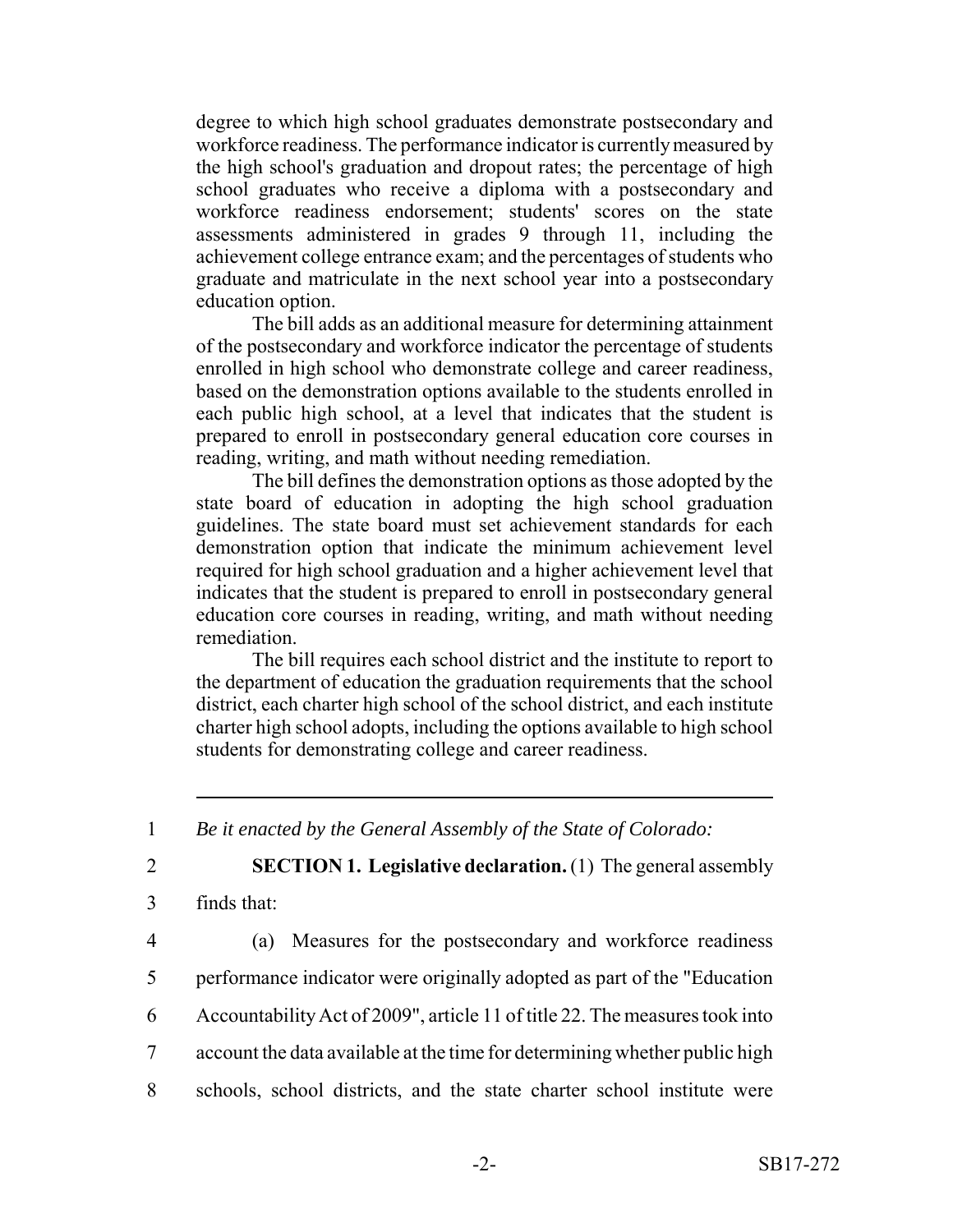successfully graduating students who were prepared for postsecondary education or to enter the workforce.

 (b) Since 2009, the state board of education, as required by statute, has adopted high school graduation guidelines. School districts and district and institute charter high schools are required to adopt local high school graduation requirements that meet or exceed the state guidelines and implement these requirements beginning in the fall of 2017 for the graduating class of 2021.

 (c) The state high school graduation guidelines include a list of performance demonstrations that high school graduates may complete to demonstrate that they are academically ready for college and career. Each school district and each district or institute charter high school must select from this list those demonstrations that its students must successfully complete in order to graduate from high school. Thus, the performance of the school district or charter high school in enabling students to successfully complete the demonstrations will be reflected in the school district's and the state charter school institute's overall graduation rate and in the individual graduation rates of the public schools of the school district and the institute charter high schools.

 (d) Many of the options for demonstrating college and career readiness, such as successfully completing advanced placement or international baccalaureate assessments or successfully enrolling in postsecondary courses through concurrent enrollment, empower students to demonstrate that they are working toward goals beyond high school graduation, often leading to higher levels of academic achievement while they are enrolled in high school and when they subsequently enroll in postsecondary education;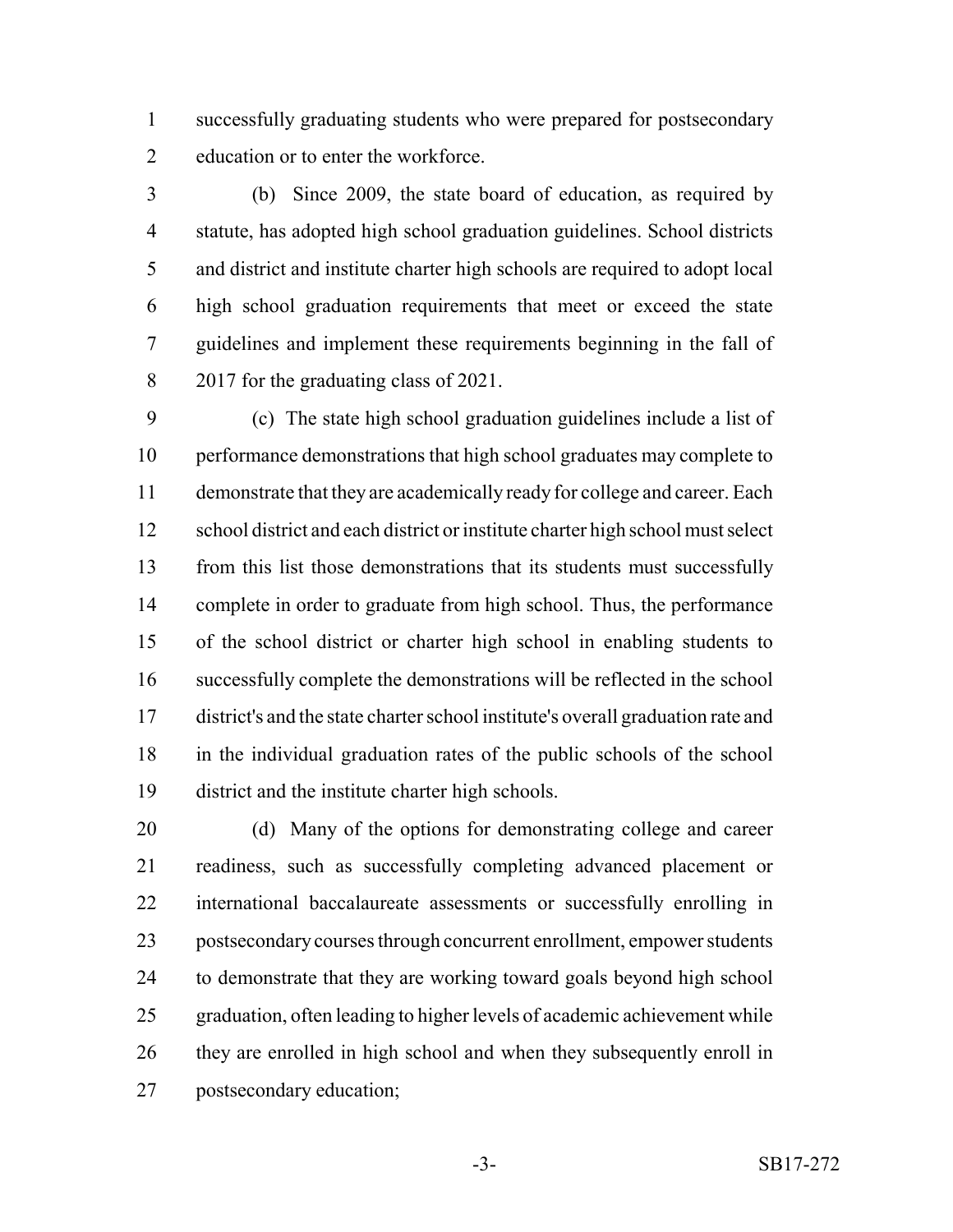(e) As adopted by the state board, the standards of achievement for the college and career readiness demonstrations reflect readiness for some levels of postsecondary enrollment, but they do not demonstrate that a student is prepared, without needing remediation, to enroll in the postsecondary general education core courses in reading, writing, and mathematics identified pursuant to section 23-1-125 (3);

 (f) A student's level of achievement of some of the demonstration options may be measured objectively by a score. For those demonstration options, the state board of education should adopt both minimum achievement standards and higher achievement standards that indicate a student is prepared, without needing remediation, to enroll in the postsecondary general education core courses in reading, writing, and mathematics identified pursuant to section 23-1-125 (3). These higher achievement standards will enable the state to give a public high school, a school district, and the state charter school institute additional performance credit based on the number of high school students who successfully demonstrate that they are prepared to enroll in these postsecondary general education courses without need for remediation.

 (g) Enrolling in and receiving college-level credit for the postsecondary general education core courses in reading, writing, and mathematics identified pursuant to section 23-1-125 (3) while a student is in high school also clearly demonstrates that a student is college- and 23 career-ready before high school graduation. It is appropriate that each public high school, each school district, and the state charter school institute receive additional performance credit for the percentage of high school students who achieve this level of preparation before high school graduation.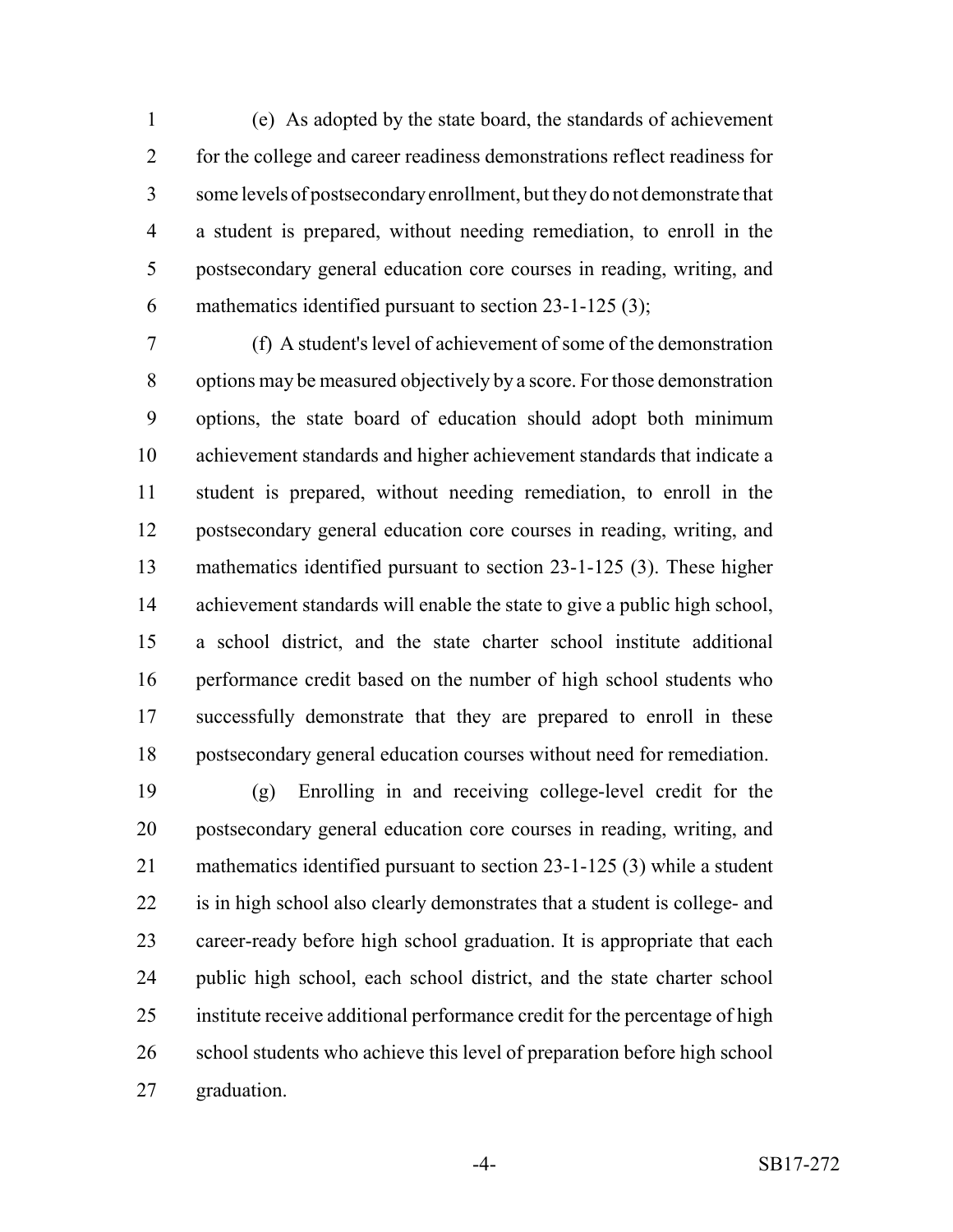(2) The general assembly finds, therefore, that it is appropriate to 2 adopt additional measures for the postsecondary and workforce readiness performance indicator to determine the degree to which public high schools, school districts, and the state charter school institute enable high school students to successfully demonstrate that they are ready for college and career and the extent to which the public high schools, school districts, and the state charter school institute encourage high school students to enroll in, and prepare them to successfully complete, postsecondary core courses in reading, writing, and mathematics.

 **SECTION 2.** In Colorado Revised Statutes, 22-11-103, **amend** the introductory portion; and **add** (6.5), (9.5), (10.5), and (13.5) as follows:

 **22-11-103. Definitions.** As used in this article ARTICLE 11, unless the context otherwise requires:

 (6.5) "CAREER AND TECHNICAL EDUCATION COURSE" MEANS A POSTSECONDARY COURSE THAT, UPON SUCCESSFUL COMPLETION, RESULTS 17 IN POSTSECONDARY COURSE CREDIT TOWARD A CAREER AND TECHNICAL EDUCATION CREDENTIAL OR ASSOCIATES DEGREE IN APPLIED SCIENCE.

 (9.5) "CONCURRENT ENROLLMENT" MEANS THAT A STUDENT, WHILE ENROLLED IN HIGH SCHOOL, ENROLLS IN POSTSECONDARY COURSES 21 AS PROVIDED IN ARTICLE 35 OF THIS TITLE 22.

22 (10.5) "DEMONSTRATION OPTIONS" MEANS THE METHODS BY WHICH A HIGH SCHOOL STUDENT MAY DEMONSTRATE COLLEGE AND CAREER READINESS AS RECOMMENDED IN THE HIGH SCHOOL GRADUATION GUIDELINES ADOPTED BY THE STATE BOARD PURSUANT TO SECTION 26 22-2-106 (1)(a.5) AND AS SPECIFICALLY SELECTED BY THE LOCAL SCHOOL 27 BOARD OF THE SCHOOL DISTRICT IN WHICH A STUDENT IS ENROLLED OR BY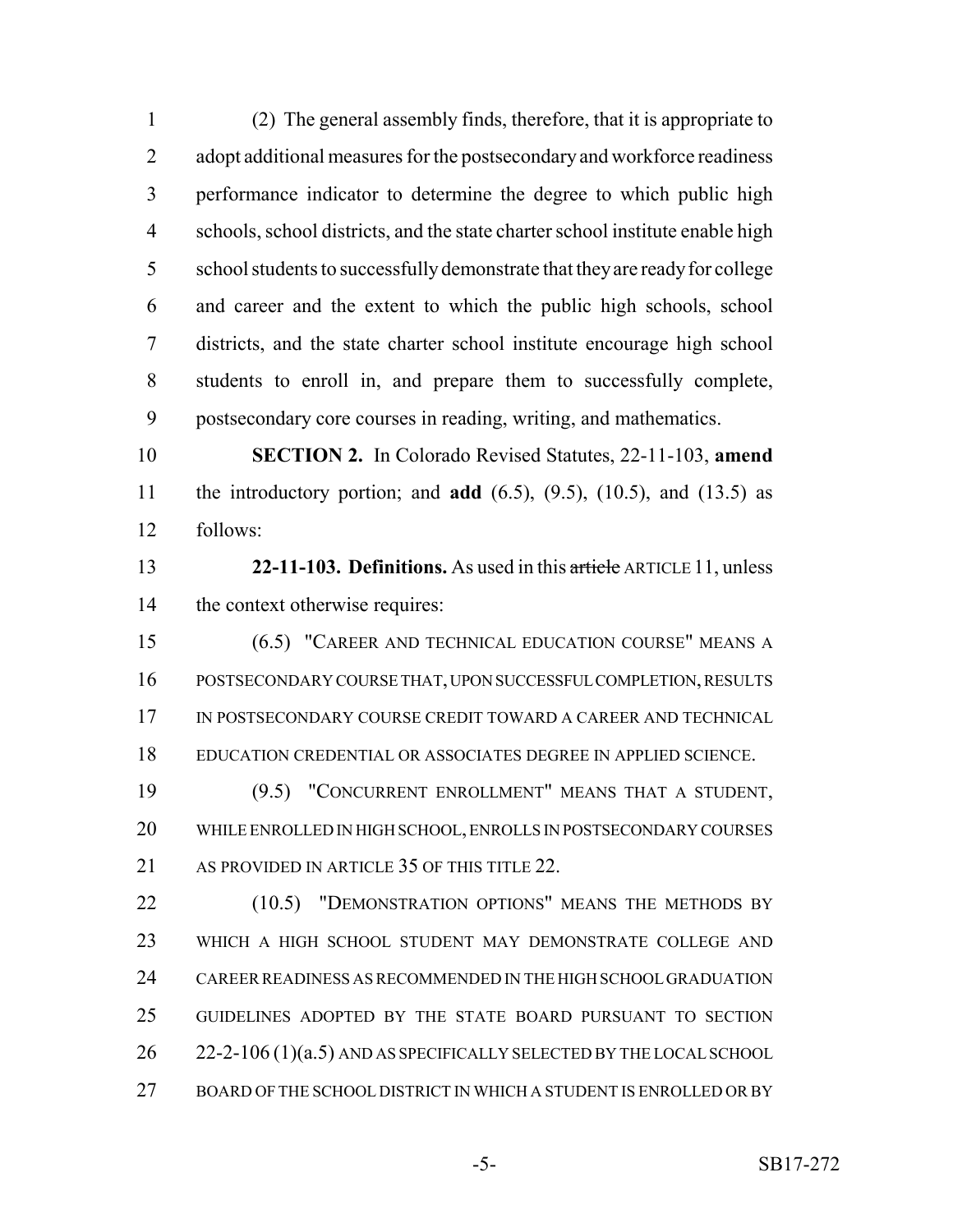THE DISTRICT CHARTER HIGH SCHOOL OR INSTITUTE CHARTER HIGH 2 SCHOOL IN WHICH A STUDENT IS ENROLLED.

 (13.5) "GENERAL EDUCATION CORE COURSES" MEANS THE POSTSECONDARY GENERAL EDUCATION CORE COURSES IN READING, WRITING, AND MATHEMATICS IDENTIFIED PURSUANT TO SECTION 23-1-125 (3).

 **SECTION 3.** In Colorado Revised Statutes, **amend** 22-11-104 as follows:

 **22-11-104. Rules - college and career readiness achievement standards.** (1) The state board shall promulgate rules pursuant to the 11 "State Administrative Procedure Act", article 4 of title 24, C.R.S., as 12 required in this article ARTICLE 11 and may promulgate such additional 13 rules as it finds necessary for the implementation of this article ARTICLE 14 11, including but not limited to rules establishing a numbering system to uniquely identify individual students, including students enrolled in the Colorado preschool program created pursuant to section 22-28-104.

 (2) FOR EACH OF THE DEMONSTRATION OPTIONS BY WHICH A HIGH 18 SCHOOL STUDENT MAY DEMONSTRATE COLLEGE AND CAREER READINESS, AS RECOMMENDED BY THE STATE BOARD IN THE HIGH SCHOOL GRADUATION GUIDELINES ADOPTED PURSUANT TO SECTION 22-2-106 (1)(a.5), THE STATE BOARD SHALL ADOPT ACHIEVEMENT STANDARDS THAT INDICATE THAT A STUDENT HAS DEMONSTRATED A LEVEL OF COLLEGE AND CAREER READINESS SUFFICIENT FOR HIGH SCHOOL GRADUATION AND HIGHER ACHIEVEMENT STANDARDS THAT INDICATE THAT A STUDENT IS PREPARED, WITHOUT NEEDING REMEDIATION, TO ENROLL IN GENERAL EDUCATION CORE COURSES. AT A MINIMUM, THE HIGHER ACHIEVEMENT STANDARDS MUST INCLUDE: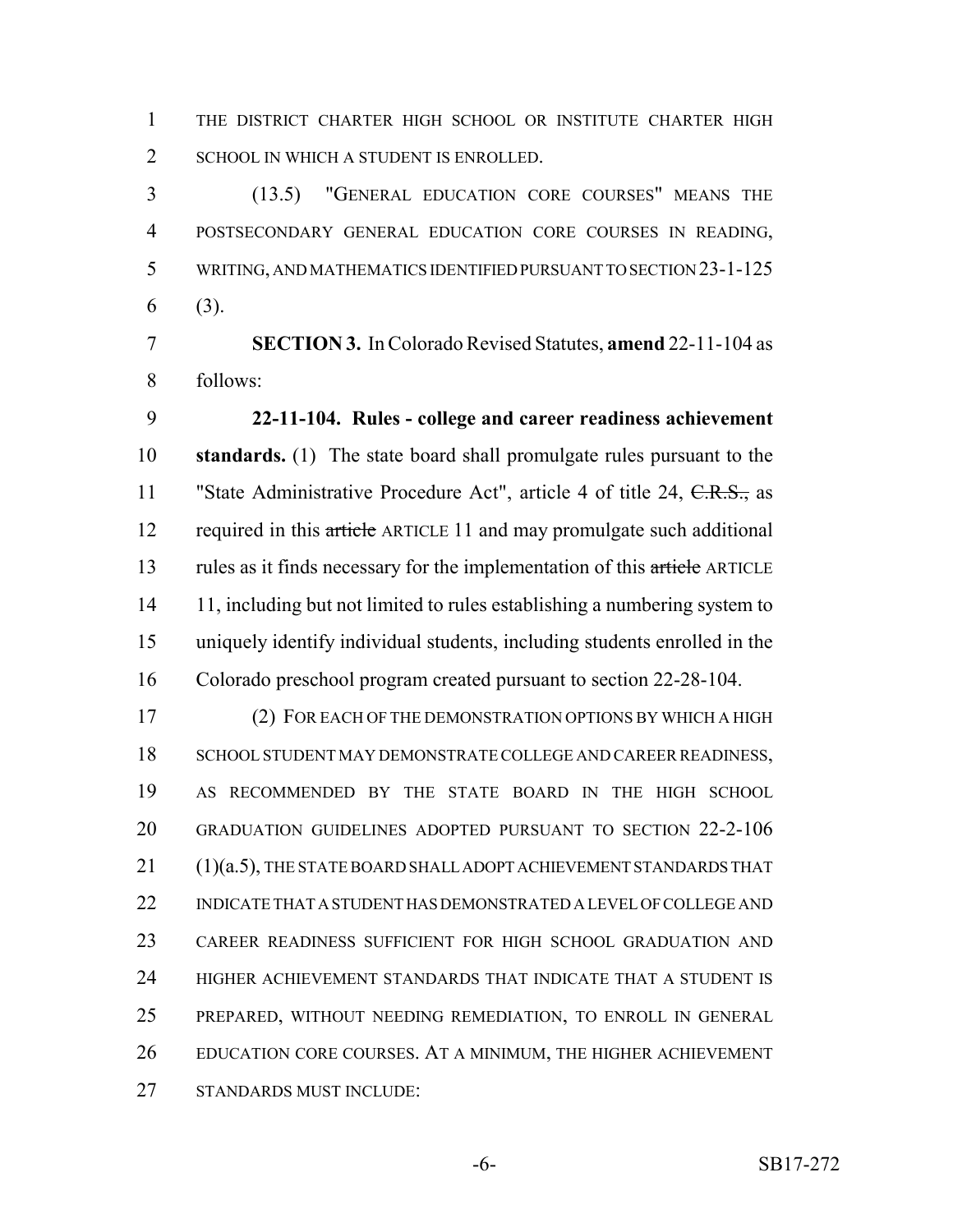(a) SPECIFIED, HIGHER SCORES ON THE ASSESSMENTS INCLUDED IN THE DEMONSTRATION OPTIONS, WHICH SCORES INDICATE A STUDENT IS PREPARED TO ENROLL IN GENERAL EDUCATION CORE COURSES WITHOUT NEED FOR REMEDIATION; AND

 (b) RECEIPT OF COLLEGE COURSE CREDITS FOR CONCURRENT ENROLLMENT IN CAREER AND TECHNICAL EDUCATION COURSES OR GENERAL EDUCATION CORE COURSES OR HIGHER-LEVEL COURSES.

 **SECTION 4.** In Colorado Revised Statutes, 22-11-204, **amend** 9 (4)(a)(III), (4)(b)(III), (4)(c)(III), (5)(a)(I)(F), (5)(b)(I)(F), and 10 (5)(c)(I)(F); and **add** (4)(a)(V), (4)(b)(V), and (4)(c)(V) as follows:

 **22-11-204. Performance indicators - measures.** (4) The department shall determine the level of attainment of each public high school, each school district, the institute, and the state as a whole on the postsecondary and workforce readiness indicator by using, at a minimum, the following measures:

(a) For each public high school, the department shall calculate:

 (III) The graduation and dropout rates, as defined by rule of the 18 state board; and

 (V) BEGINNING IN THE 2020-21 SCHOOL YEAR, THE PERCENTAGE OF STUDENTS ENROLLED IN THE PUBLIC HIGH SCHOOL WHO DEMONSTRATE COLLEGE AND CAREER READINESS, BASED ON THE DEMONSTRATION OPTIONS AVAILABLE TO THE STUDENTS ENROLLED IN THE PUBLIC HIGH SCHOOL, AT THE HIGHER ACHIEVEMENT LEVEL ADOPTED BY THE STATE BOARD THAT INDICATES A STUDENT IS PREPARED, WITHOUT NEEDING REMEDIATION, TO ENROLL IN GENERAL EDUCATION CORE COURSES.

 (b) For each school district and the institute, the department shall calculate: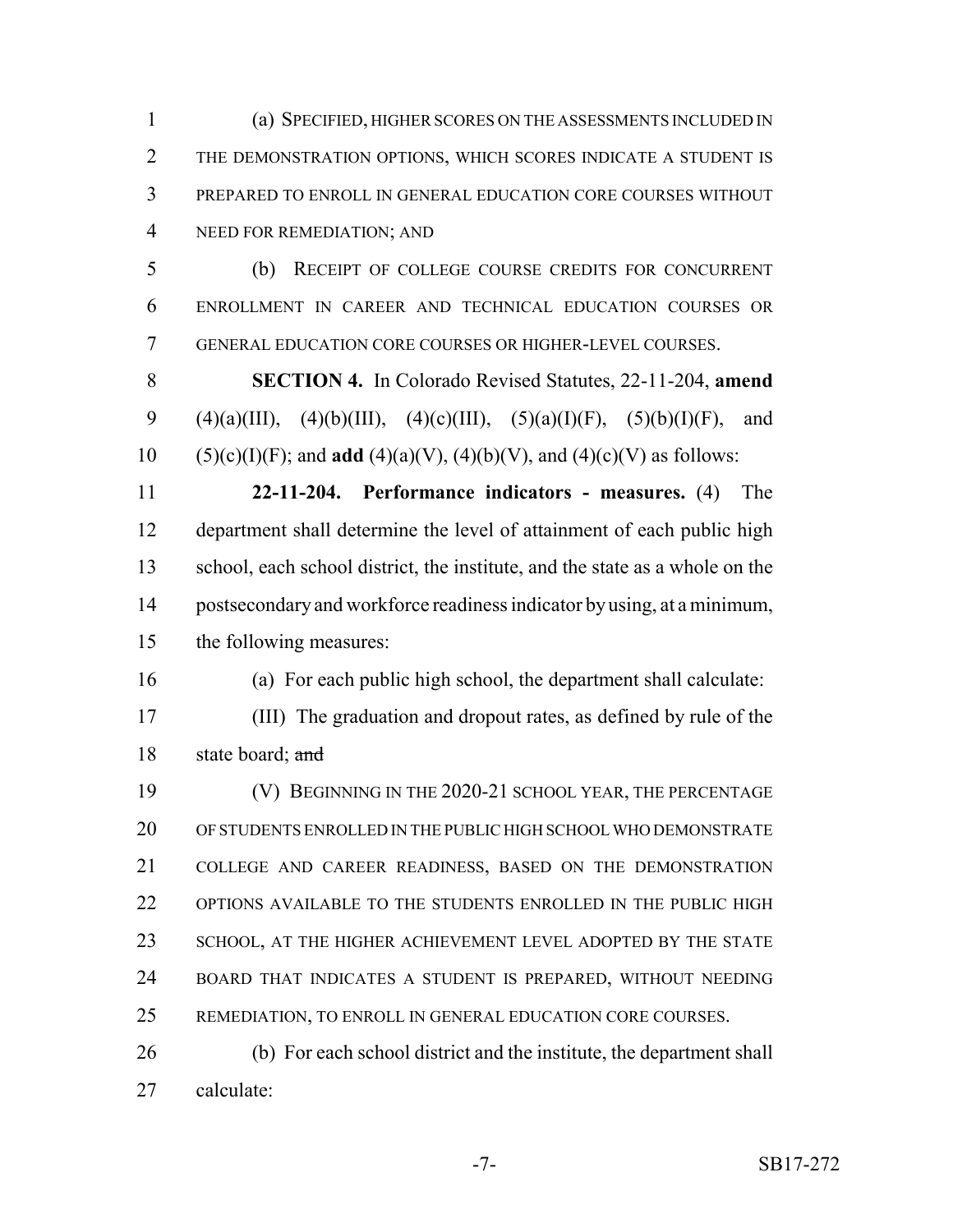(III) The overall graduation and dropout rates, as defined by rule of the state board, for the district public high schools or the institute 3 charter high schools; and

 (V) BEGINNING IN THE 2020-21 SCHOOL YEAR, THE OVERALL PERCENTAGE OF STUDENTS ENROLLED IN THE DISTRICT PUBLIC HIGH SCHOOLS OR ALL OF THE INSTITUTE CHARTER HIGH SCHOOLS WHO DEMONSTRATE COLLEGE AND CAREER READINESS, BASED ON THE DEMONSTRATION OPTIONS OFFERED BY THE DISTRICT CHARTER HIGH SCHOOLS, THE SCHOOL DISTRICT, OR THE INSTITUTE CHARTER HIGH SCHOOLS, AT THE HIGHER ACHIEVEMENT LEVEL ADOPTED BY THE STATE BOARD THAT INDICATES A STUDENT IS PREPARED, WITHOUT NEEDING 12 REMEDIATION, TO ENROLL IN GENERAL EDUCATION CORE COURSES.

(c) For the state, the department shall calculate:

 (III) The statewide graduation and dropout rates, as defined by 15 rule of the state board, for the public high schools in the state; and

16 (V) BEGINNING IN THE 2020-21 SCHOOL YEAR, THE OVERALL PERCENTAGE OF STUDENTS ENROLLED IN THE PUBLIC HIGH SCHOOLS STATEWIDE WHO DEMONSTRATE COLLEGE AND CAREER READINESS, BASED ON THE DEMONSTRATION OPTIONS AVAILABLE TO THE STUDENTS ENROLLED IN EACH PUBLIC HIGH SCHOOL, AT THE HIGHER ACHIEVEMENT LEVEL ADOPTED BY THE STATE BOARD THAT INDICATES A STUDENT IS PREPARED, WITHOUT NEEDING REMEDIATION, TO ENROLL IN GENERAL EDUCATION CORE COURSES.

 (5) The department shall determine the level of attainment of each public school, each school district, the institute, and the state as a whole on the performance indicator that concerns the progress made in closing the achievement and growth gaps by using the following measures: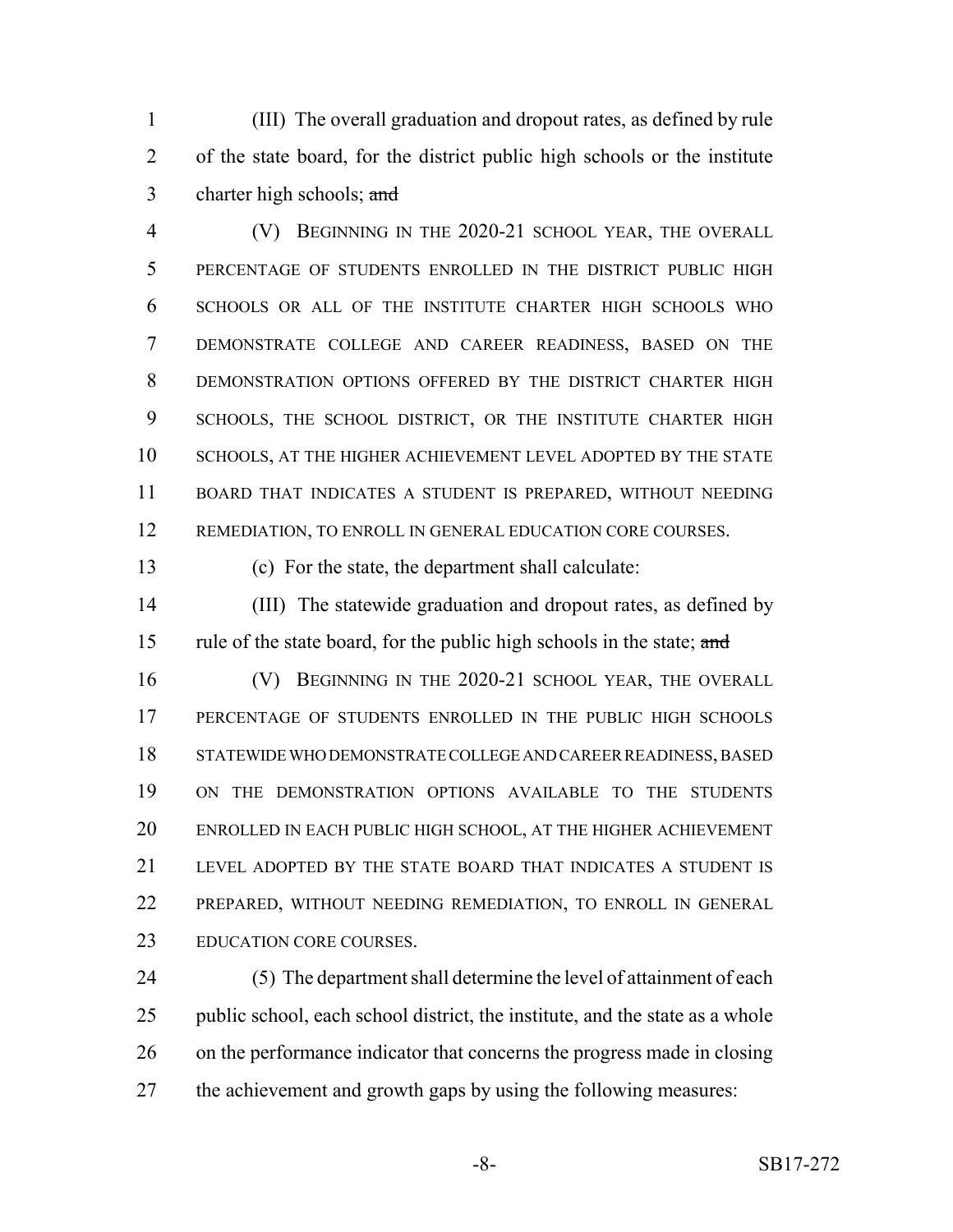(a) (I) For each public school, the department shall disaggregate by student group:

 (F) For each public high school, the percentage of students enrolled in the eleventh grade in the public high school who score at each achievement level of the standardized, curriculum-based, achievement, college entrance examination or the percentages of students enrolled in each of the grade levels included in the public high school who score at each achievement level on the assessments administered pursuant to section 22-7-1006.3 by the public high school; the percentages of students graduating from the public high school who receive a diploma that includes a postsecondary and workforce readiness endorsement or an endorsement for exemplary demonstration of postsecondary and 13 workforce readiness; the graduation and dropout rates; and, beginning in 14 the 2016-17 school year, the percentages of students graduating from the public high school who, in the school year immediately following graduation from high school, enroll in a career and technical education program, community college, or four-year institution of higher education; 18 AND, BEGINNING IN THE 2020-21 SCHOOL YEAR, THE PERCENTAGE OF 19 STUDENTS ENROLLED IN THE PUBLIC HIGH SCHOOL WHO DEMONSTRATE COLLEGE AND CAREER READINESS, BASED ON THE DEMONSTRATION OPTIONS AVAILABLE TO THE STUDENTS ENROLLED IN THE PUBLIC HIGH SCHOOL, AT THE HIGHER ACHIEVEMENT LEVEL ADOPTED BY THE STATE BOARD THAT INDICATES A STUDENT IS PREPARED, WITHOUT NEEDING REMEDIATION, TO ENROLL IN GENERAL EDUCATION CORE COURSES.

 (b) (I) For each school district and the institute, the department shall disaggregate by student group:

(F) The overall percentage of students enrolled in the eleventh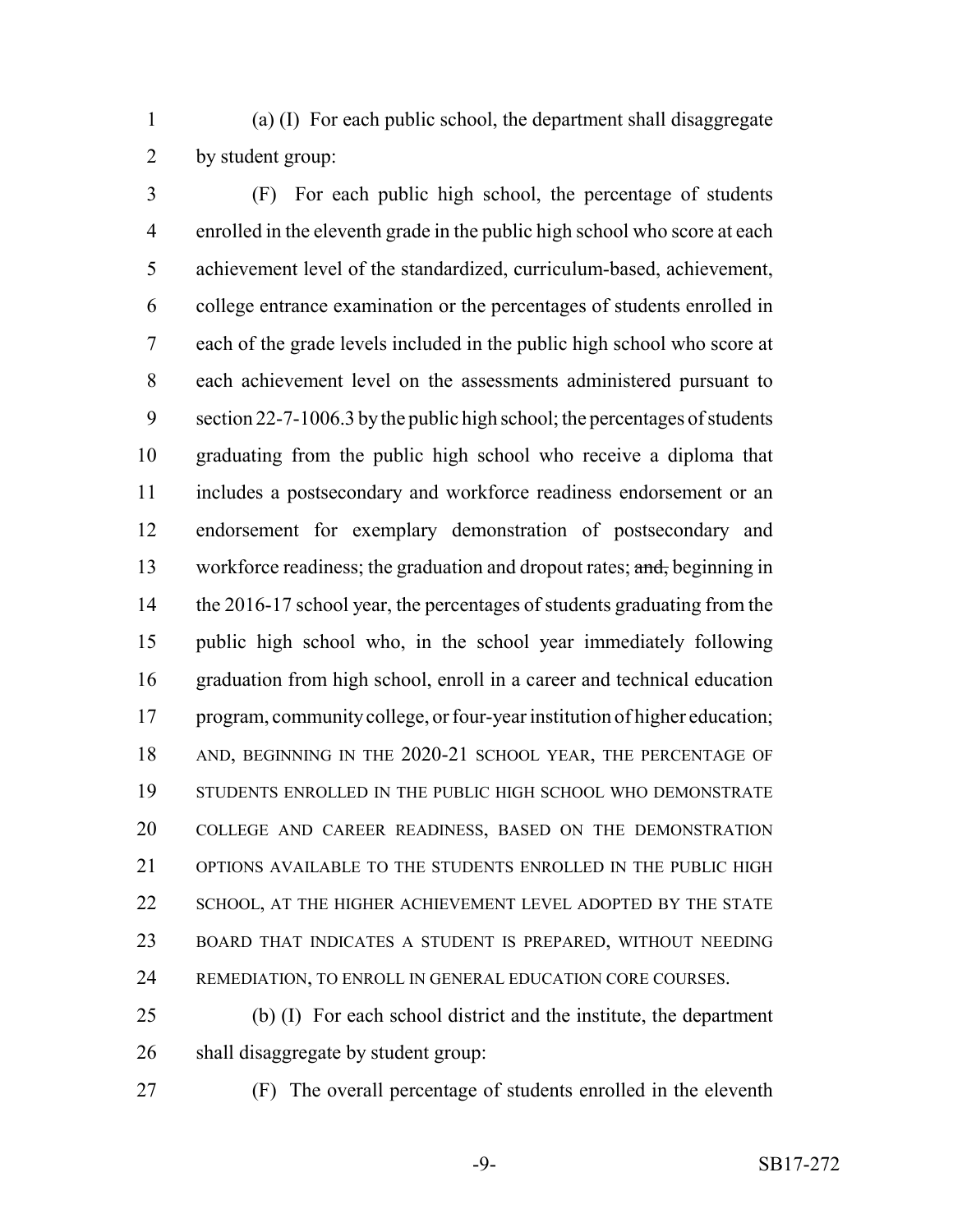grade in the district public high schools or the institute charter high schools who score at each achievement level of the standardized, curriculum-based, achievement, college entrance examination or the percentages of students enrolled in each of the grade levels included in the public high schools who score at each achievement level on the assessments administered pursuant to section 22-7-1006.3 by the public high schools; the overall percentages of students graduating from the district public high schools, or the institute charter high schools, who receive a diploma that includes a postsecondary and workforce readiness endorsement or an endorsement for exemplary demonstration of postsecondary and workforce readiness; the overall graduation and dropout rates for the district public high schools or the institute charter 13 high schools; and, beginning in the 2016-17 school year, the overall percentages of students graduating from the district public high schools or the institute charter high schools who, in the school year immediately following graduation from high school, enroll in a career and technical education program, community college, or four-year institution of higher 18 education; AND, BEGINNING IN THE 2020-21 SCHOOL YEAR, THE OVERALL PERCENTAGE OF STUDENTS ENROLLED IN THE DISTRICT PUBLIC HIGH SCHOOLS OR INSTITUTE CHARTER HIGH SCHOOLS WHO DEMONSTRATE COLLEGE AND CAREER READINESS, BASED ON THE DEMONSTRATION OPTIONS ADOPTED BY THE DISTRICT CHARTER HIGH SCHOOL, SCHOOL DISTRICT, OR INSTITUTE CHARTER HIGH SCHOOL, AT THE HIGHER ACHIEVEMENT LEVEL ADOPTED BY THE STATE BOARD THAT INDICATES A STUDENT IS PREPARED, WITHOUT NEEDING REMEDIATION, TO ENROLL IN GENERAL EDUCATION CORE COURSES.

(c) (I) For the state, the department shall disaggregate by student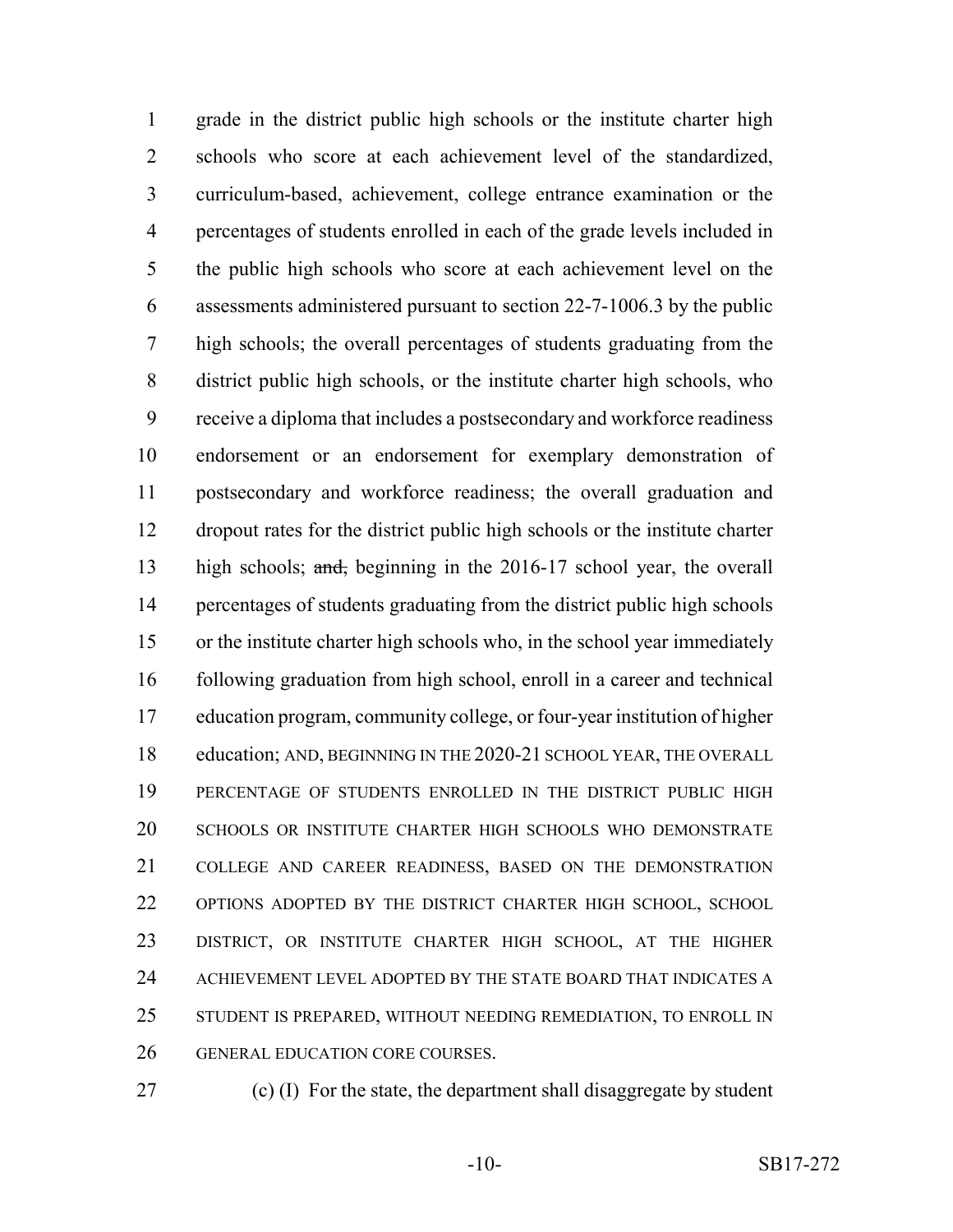group:

 (F) The percentage of students enrolled in the eleventh grade in the public high schools in the state who score at each achievement level of the standardized, curriculum-based, achievement, college entrance examination or the percentages of students enrolled in each of the grade levels included in the public high schools in the state who score at each achievement level on the assessments administered pursuant to section 22-7-1006.3 by the public high schools; the overall percentages of students graduating from the public high schools in the state who receive diplomas that include postsecondary and workforce readiness endorsements or endorsements for exemplary demonstration of postsecondary and workforce readiness; the overall graduation and 13 dropout rates for the public high schools in the state; and, beginning in 14 the 2016-17 school year, the percentages of students graduating from the public high schools in the state who, in the school year immediately following graduation from high school, enroll in a career and technical education program, community college, or four-year institution of higher 18 education; AND, BEGINNING IN THE 2020-21 SCHOOL YEAR, THE OVERALL PERCENTAGE OF STUDENTS ENROLLED IN THE PUBLIC HIGH SCHOOLS OF THE STATE WHO DEMONSTRATE COLLEGE AND CAREER READINESS, BASED ON THE DEMONSTRATION OPTIONS AVAILABLE TO THE STUDENTS ENROLLED IN EACH PUBLIC HIGH SCHOOL, AT THE HIGHER ACHIEVEMENT LEVEL ADOPTED BY THE STATE BOARD THAT INDICATES A STUDENT IS PREPARED, WITHOUT NEEDING REMEDIATION, TO ENROLL IN GENERAL EDUCATION CORE COURSES.

 **SECTION 5.** In Colorado Revised Statutes, 22-11-504, **amend** 27 (1)(c), (1)(d), (2)(c), and (2)(d); and **add** (1)(e) and (2)(e) as follows: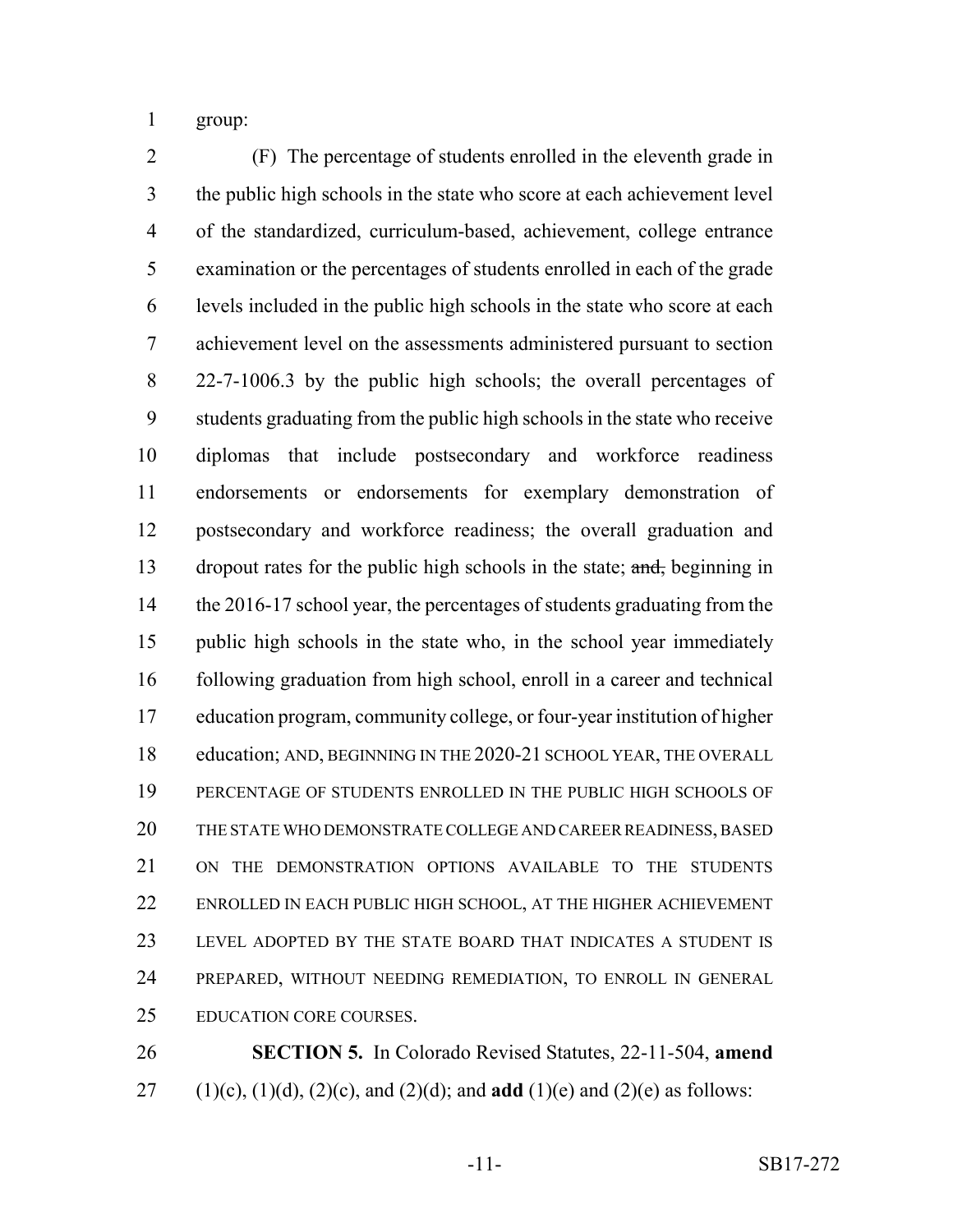**22-11-504. School district and institute reporting requirements.** (1) Each school district shall annually report to the department for each of the district public schools:

 (c) The accreditation category, with supporting data, for each 5 district public school; and

 (d) Any additional information required for the department to implement the accreditation process described in part 2 of this article. THE HIGH SCHOOL GRADUATION REQUIREMENTS ADOPTED BY THE LOCAL SCHOOL BOARD, AS PROVIDED IN SECTION 22-32-109 (1)(kk), AND BY EACH DISTRICT CHARTER HIGH SCHOOL, INCLUDING THE OPTIONS ADOPTED BY THE LOCAL SCHOOL BOARD AND EACH DISTRICT CHARTER HIGH SCHOOL 12 BY WHICH A HIGH SCHOOL STUDENT MAY DEMONSTRATE COLLEGE AND CAREER READINESS; AND

 (e) ANY ADDITIONAL INFORMATION REQUIRED FOR THE DEPARTMENT TO IMPLEMENT THE ACCREDITATION PROCESS DESCRIBED IN PART 2 OF THIS ARTICLE 11.

 (2) The institute shall annually report to the department for each institute charter school:

 (c) The accreditation category, with supporting data, for each 20 institute charter school; and

21 (d) Any additional information required by the accreditation 22 process described in part 2 of this article. THE HIGH SCHOOL GRADUATION REQUIREMENTS ADOPTED BY EACH INSTITUTE CHARTER HIGH SCHOOL, INCLUDING THE OPTIONS ADOPTED BY EACH INSTITUTE CHARTER HIGH SCHOOL BY WHICH A HIGH SCHOOL STUDENT MAY DEMONSTRATE COLLEGE AND CAREER READINESS; AND

(e) ANY ADDITIONAL INFORMATION REQUIRED BY THE